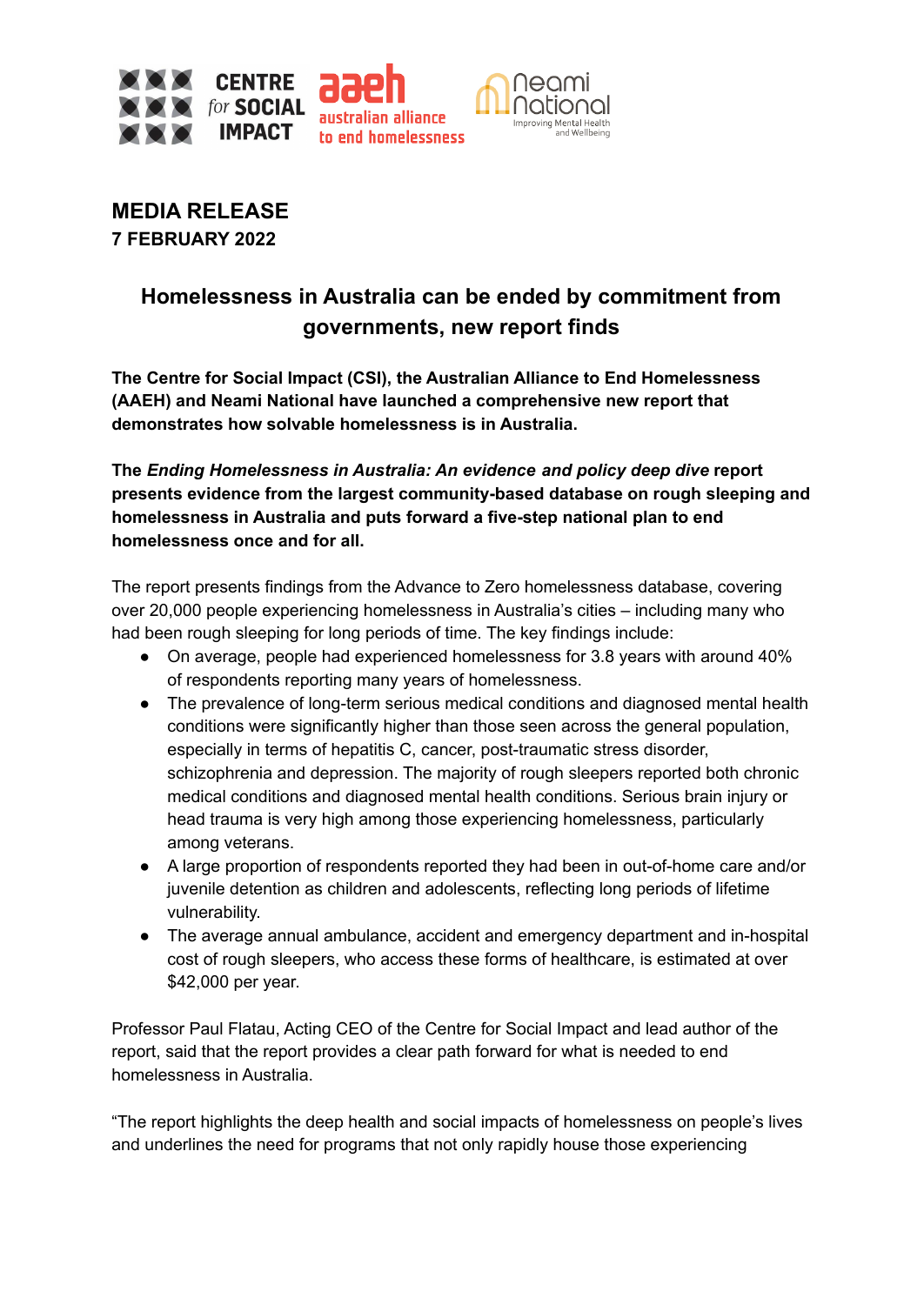

homelessness, but also provide long-term supportive care for those with high health and social needs."

As well as providing a deep dive analysis of the current state of homelessness in Australia, the report recommends a series of actions to end homelessness in Australia, starting with the implementation of a national end homelessness strategy, an increase in social and affordable housing options and commitment from all levels of government.

"In Australia, we only estimate the number of people experiencing homelessness every five years in the census, which doesn't provide us with enough meaningful data to drive change. This report is critical in illuminating where and how we should be focussing our efforts to end homelessness," said David Pearson, CEO of AAEH.

"However, communities around Australia cannot end homelessness without greater government commitment and investment. We are hopeful that the findings will serve as a call to action for decision-makers, and a reminder that ending homelessness isn't just necessary, but possible."

Shane Jakupec, Regional Manager at Neami National, states that the report is a critical addition to research in the homelessness sector.

"The report confirms what we know from practice – that governments and services must work together across jurisdictions to tackle this issue. It also highlights the critical importance of ongoing support once people are housed to prevent further homelessness."

## **Read the** *Ending Homelessness in Australia* **report on CSI's [website](http://www.csi.edu.au/deep-dives).**

### **-ENDS-**

**For media enquiries or to arrange interviews with Professor Paul Flatau (Centre for Social Impact), David Pearson (Australian Alliance to End Homelessness) or Shane Jakupec (Neami National), please contact:**

- Dasha Romanowski on 0416 144 959 or [dasha@fiftyacres.com](mailto:dasha@fiftyacres.com)
- Lex La Sala on 0466 258 343 or [lex@fiftyacres.com](mailto:lex@fiftyacres.com)

### **About the Centre for Social Impact:**

The [Centre](https://www.csi.edu.au/) for Social Impact (CSI) is a national research and education centre dedicated to catalysing social change for a better world. CSI is built on the foundation of three of Australia's leading universities: UNSW Sydney, The University of Western Australia, and Swinburne University of Technology.

### **About the Australian Alliance to End Homelessness:**

The Australian Alliance to End [Homelessness](https://aaeh.org.au/assets/docs/Publications/Housing-Beyond-COVID.pdf) (AAEH) is an independent champion for preventing and ending homelessness in Australia – starting with rough sleeping homelessness. The AAEH supports